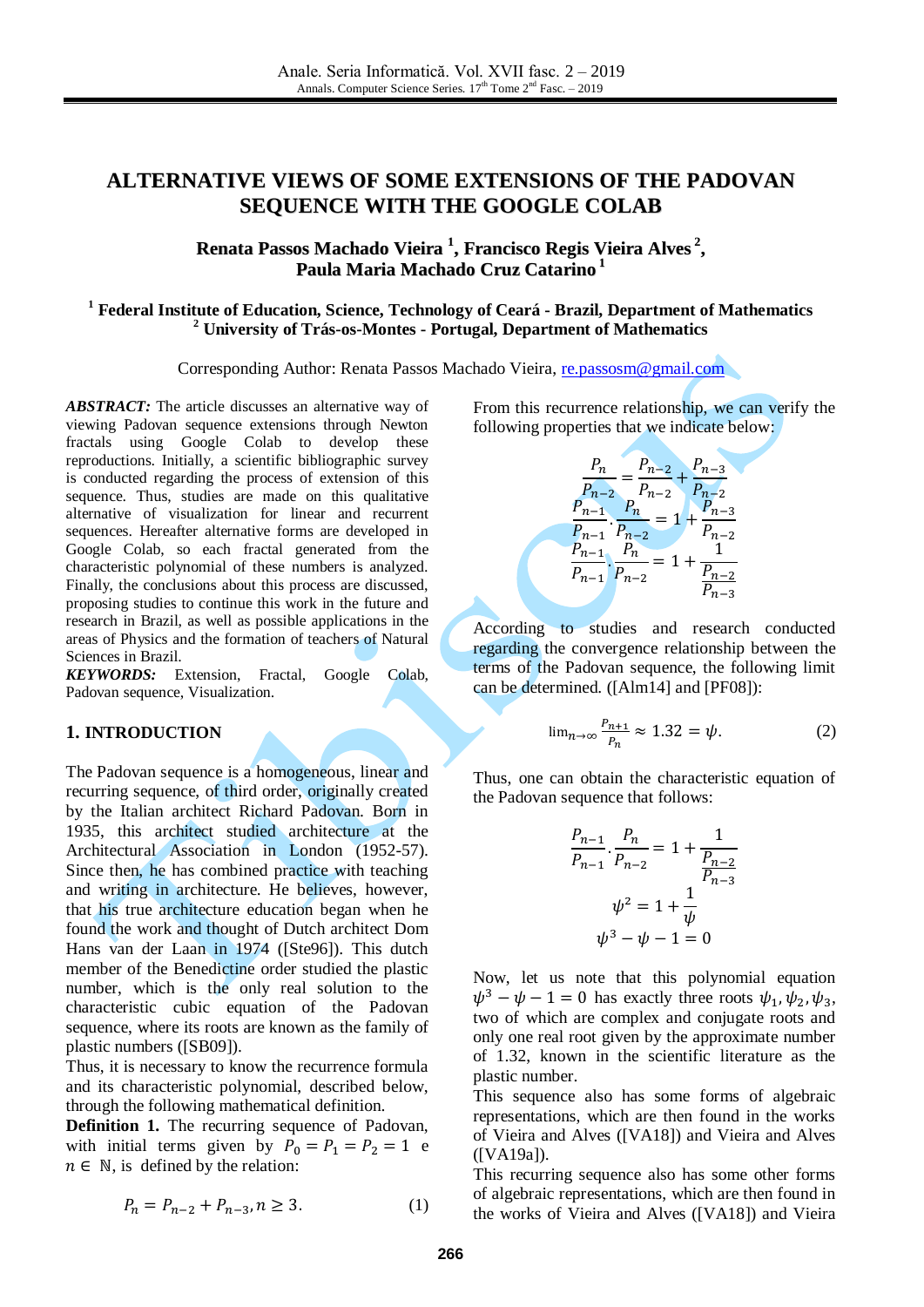and Alves ([VA19a]).

One can note a 3D geometric sequence representation created on Wolfram Software (Figure 1). This representation supports the sequence properties and theorems investigation in initial mathematictian formation teacher's course. It's worth to emphatize a good background on padovan numbers and its epistemical field is required, always assuring the mathematic rigor on geometric contruction and conjecturs definitions.



**Figure 1. Geometrical representation of the Padovan spiral in 3D. Prepared by the authors**

Based on this, the other sections will discuss the extensions of this sequence from order 3, known as Padovan numbers, order 4, called the Tetradovan sequence, and up to order 5, called the Pentadovan sequence. However, a brief discussion is made about Newton fractals as an alternative to geometric visualization of recurring linear sequences, as we will discuss here the case of the Padovan Sequence and some of its generalizations that have been recently introduced in the literature.

Finally, the Padovan sequence fractals, according to their corresponding characteristic polynomial, are generated through Google Colab and the results obtained with the aid of this computational tool are analyzed and discussed, allowing a greater mathematical understanding of the subject.

### **2. SOME EXTENSIONS OF THE PADOVAN SEQUENCE**

As with the emblematic Fibonacci sequence ([Cer15], [Mil71]), the Padovan sequence can be extended according to its order of recurrence, starting from the third order, known as the Padovan numbers.

Thus, for an order 4, we have those called by Tridovan numbers. Below we present the corresponding mathematical definition.

**Definition 2.** The Tridovan sequence has the

following recurrence formula for  $n \in \mathbb{N}$  and the initial values indicated by  $Tr_0 = 1, Tr_1 = 0, Tr_2 =$  $Tr_3 = 1$  ([VA19a]):

$$
Tr_n = Tr_{n-2} + Tr_{n-3} + Tr_{n-4}, n \ge 4.
$$
 (3)

Similarly, from definition 2, it is possible to perform algebraic manipulations to obtain the characteristic polynomial of this sequence, as indicated below.

$$
\frac{Tr_{n}}{Tr_{n-3}} = \frac{Tr_{n-2}}{Tr_{n-3}} + \frac{Tr_{n-3}}{Tr_{n-3}} + \frac{Tr_{n-4}}{Tr_{n-3}}
$$

$$
\frac{Tr_{n-1}}{Tr_{n-1}} \cdot \frac{Tr_{n-2}}{Tr_{n-2}} \cdot \frac{Tr_{n}}{Tr_{n-3}} = \frac{Tr_{n-2}}{Tr_{n-3}} + 1 + \frac{1}{Tr_{n-3}}
$$

$$
\frac{Tr_{n-1}}{Tr_{n-4}}
$$

Now analyzing the convergence relationship of this extension indicated by  $Tr_n$ . It can be seen, as shown in Table 1, that by dividing a term by its previous one, this new sequence should converge to the real value indicated by 1.46.

|  | Table 1. Convergence analysis between Tridovan's |  |
|--|--------------------------------------------------|--|
|  | neighboring terms. Prepared by the authors       |  |

| $\boldsymbol{n}$ | $Tr_n$         | $Tr_{n+1}$     |
|------------------|----------------|----------------|
|                  |                | $Tr_n$         |
| $\boldsymbol{0}$ | $\mathbf{1}$   | 0              |
| $\mathbf{1}$     | $\overline{0}$ | ∄              |
| $\overline{c}$   | $\mathbf{1}$   | $\mathbf{1}$   |
| $\overline{3}$   | $\mathbf{1}$   | $\overline{2}$ |
| $\overline{4}$   | $\overline{2}$ | $\mathbf{1}$   |
| 5                | $\overline{2}$ | $\overline{2}$ |
| $\overline{6}$   | $\overline{4}$ | 1.25           |
| $\overline{7}$   | 5              | 1.6            |
| 8                | 8              | 1.37           |
| 9                | 11             | 1.54           |
| 10               | 17             | 1.411          |
| 11               | 24             | 1.5            |
| 12               | 36             | 1.44           |
| 13               | 52             | 1.48           |
| 14               | 77             | 1.45           |
| 15               | 112            | 1.46           |
| 16               | 165            | 1.46           |

This way we can determine that:

$$
\lim_{n \to \infty} \frac{r_{r_{n+1}}}{r_{r_n}} \approx 1.46 = \mu \in \mathbb{R}.
$$
 (4)

Thus, we can return to and repeat the same process of algebraic manipulation, obtaining its respective characteristic polynomial and which we indicate below:

$$
\frac{Tr_{n-1}}{Tr_{n-1}} \cdot \frac{Tr_{n-2}}{Tr_{n-2}} \cdot \frac{Tr_n}{Tr_{n-3}} = \frac{Tr_{n-2}}{Tr_{n-3}} + 1 + \frac{1}{\frac{Tr_{n-3}}{Tr_{n-4}}}
$$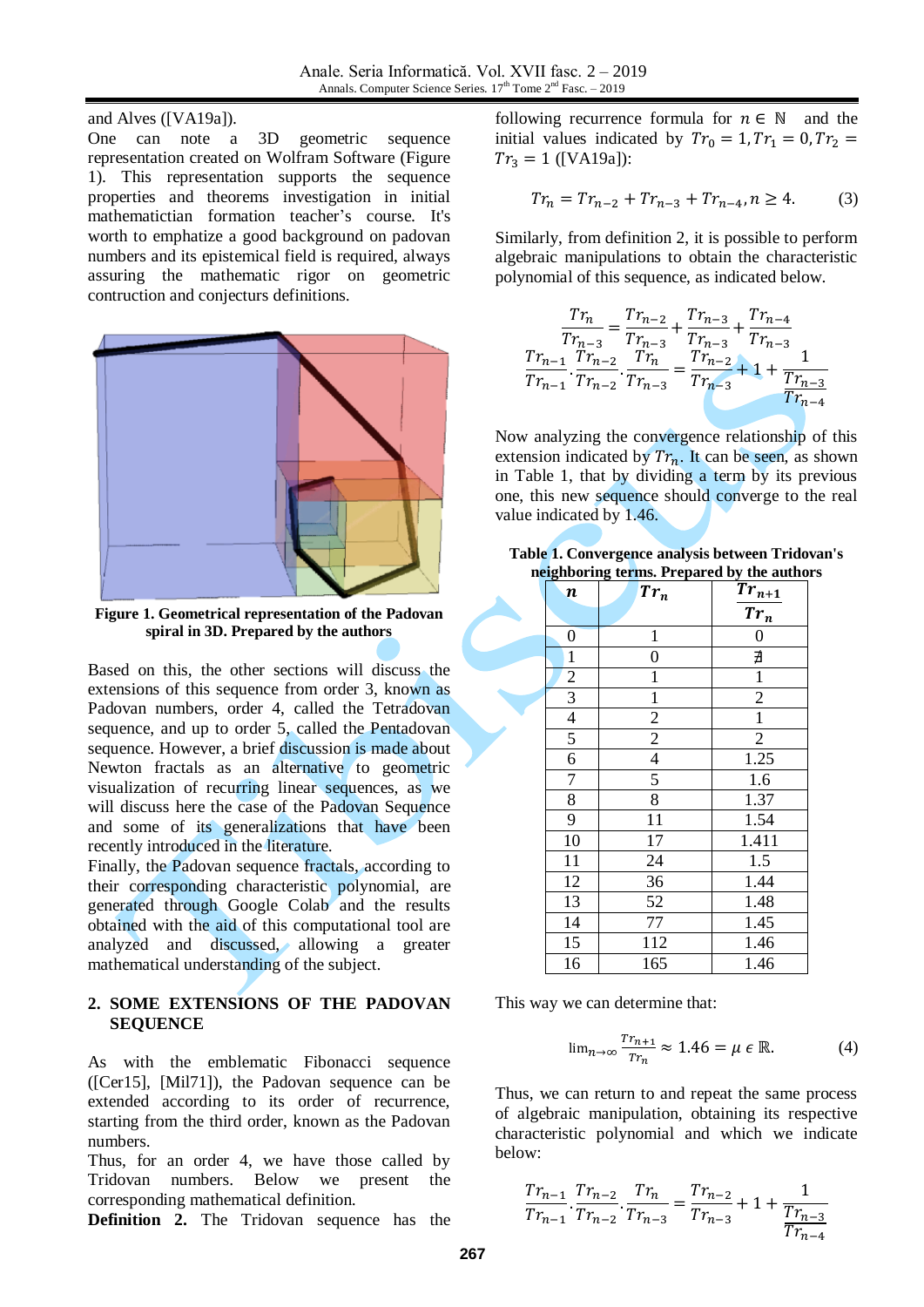$$
\mu^3 = \mu + 1 + \frac{1}{\mu}
$$

$$
\mu^4 - \mu^2 - \mu - 1 = 0
$$

However, this equation has exactly four roots that we will denote by  $\mu_1$ ,  $\mu_2$ ,  $\mu_3$ ,  $\mu_4$  (two complex ones, one positive real and one negative real root).

We emphasize that the positive real root has a value of approximately 1.46, which is the same value of the convergence relationship between the neighboring terms of this sequence.

Consequently, for a homogeneous recurring sequence of order 5, called Tetradovan, it's fundamental recurrence is then defined ([VA19a]). Below we present its mathematical definition.

**Definition 3.** For every positive integer  $n \in \mathbb{N}$ , with the initial conditions indicated by  $Te_0 = 1, Te_1 =$  $0, Te_2 = Te_3 = 1, Te_4 = 2$ , the recurrence of the Tetradovan sequence is given by [VA19a]):

$$
Te_n = Te_{n-2} + Te_{n-3} + Te_{n-4} + Te_{n-5}, n \ge 5. (4)
$$

By repeating some previous algebraic arguments that we will now apply, according to definition 3, we can determine that:

$$
\frac{Te_n}{Te_{n-4}} = \frac{Te_{n-2}}{Te_{n-4}} + \frac{Te_{n-3}}{Te_{n-4}} + \frac{Te_{n-4}}{Te_{n-4}} + \frac{Te_{n-5}}{Te_{n-4}}
$$
\n
$$
\frac{Te_{n-1}}{Te_{n-1}} \cdot \frac{Te_{n-2}}{Te_{n-2}} \cdot \frac{Te_{n-3}}{Te_{n-3}} \cdot \frac{Te_n}{Te_{n-4}}
$$
\n
$$
= \frac{Te_{n-3}}{Te_{n-3}} \cdot \frac{Te_{n-2}}{Te_{n-4}} + \frac{Te_{n-3}}{Te_{n-4}} + 1
$$
\n
$$
+ \frac{Te_{n-5}}{Te_{n-4}}
$$

Analyzing in a similar way as done for Tridovan numbers, we can establish the convergence relationship between the terms immediately next to the sequence, according to table 2 below.

Therefore, it can be established that the following value for the limit involving the quotient of the terms: $\frac{T}{t}$  $\frac{e_{n+1}}{Te_n}$ :

$$
\lim_{n \to \infty} \frac{r_{e_{n+1}}}{r_{e_n}} \approx 1.53 = \varpi \epsilon \mathbb{R}.
$$
 (5)

Thus we can obtain the corresponding or associated characteristic polynomial equation of this sequence as follows:

$$
\begin{aligned}\n\varpi^4 &= \varpi^2 + \varpi + 1 + \frac{1}{\varpi} \\
\varpi^5 - \varpi^3 - \varpi^2 - \varpi - 1 = 0\n\end{aligned}
$$

| Table 2. Convergence analysis between Tetradovan's |  |
|----------------------------------------------------|--|
| neighboring terms. Prepared by the authors         |  |

| eignboring wrms. I'r cparea by the author |                |                  |  |  |
|-------------------------------------------|----------------|------------------|--|--|
| n                                         | $Te_n$         | $Te_{n+1}$       |  |  |
|                                           |                | $Te_n$           |  |  |
| $\boldsymbol{0}$                          | $\mathbf{1}$   | $\boldsymbol{0}$ |  |  |
| $\mathbf{1}$                              | $\overline{0}$ | ∄                |  |  |
| $\frac{2}{3}$                             | $\mathbf{1}$   | $\mathbf{1}$     |  |  |
|                                           | $\mathbf{1}$   | $\overline{2}$   |  |  |
| $\overline{4}$                            | $\overline{c}$ | 1.5              |  |  |
| $\overline{5}$                            | $\mathfrak{Z}$ | 1.33             |  |  |
| 6                                         | $\overline{4}$ | 1.75             |  |  |
| 7                                         | $\overline{7}$ | 1.42             |  |  |
| $\overline{8}$                            | 10             | 1.6              |  |  |
| $\overline{9}$                            | 16             | 1.5              |  |  |
| 10                                        | 24             | 1.5416           |  |  |
| 11                                        | 37             | 1.5405           |  |  |
| 12                                        | 57             | 1.5263           |  |  |
| 13                                        | 87             | 1.54             |  |  |
| 14                                        | 134            | 1.529            |  |  |
| 15                                        | 205            | 1.53             |  |  |
| 16                                        | 315            | 1.53             |  |  |

Let us now note that this equation has five roots denoted by  $\varpi_1, \varpi_2, \varpi_3, \varpi_4, \varpi_5$ , being four complex roots and only one real root, where this real root has a positive value of approximately 1.53, the same value as the ratio of  $\frac{Te_{n+1}}{Te_n}$ .

Some properties inherent in these numbers originated in the Tridovan sequence may be studied in more detail from the recent work of Vieira and Alves ([VA19b]).

In the next and main section of the paper, Newton's fractals will be studied as a way of geometrically visualizing the linear and recurrent sequences from their corresponding characteristic polynomial, transforming them into functions.

#### **3. NEWTON´S FRACTAL AS A WAY OF VISUALIZING PADOVAN'S LINEAR AND RECURRENT SEQUENCES**

There are many ways to get the roots of a mathematical equation, depending on its degree, where for 2nd degree equations we know the Bhaskara method. For 3rd degree equations, there is the classic method of Girolamo Cardano (1501 - 1576), but for degrees higher than the fourth order, Niels Henrik Abel (1802 - 1829) proved that it is not possible to solve equations by radicals and combinations of coefficients. ([CM00]).

Thus, numerical mathematical methods and computational resources are used to obtain the roots of these equations of degree greater than four or approximately.

Newton's method is well known for calculating successive numerical approximations of polynomial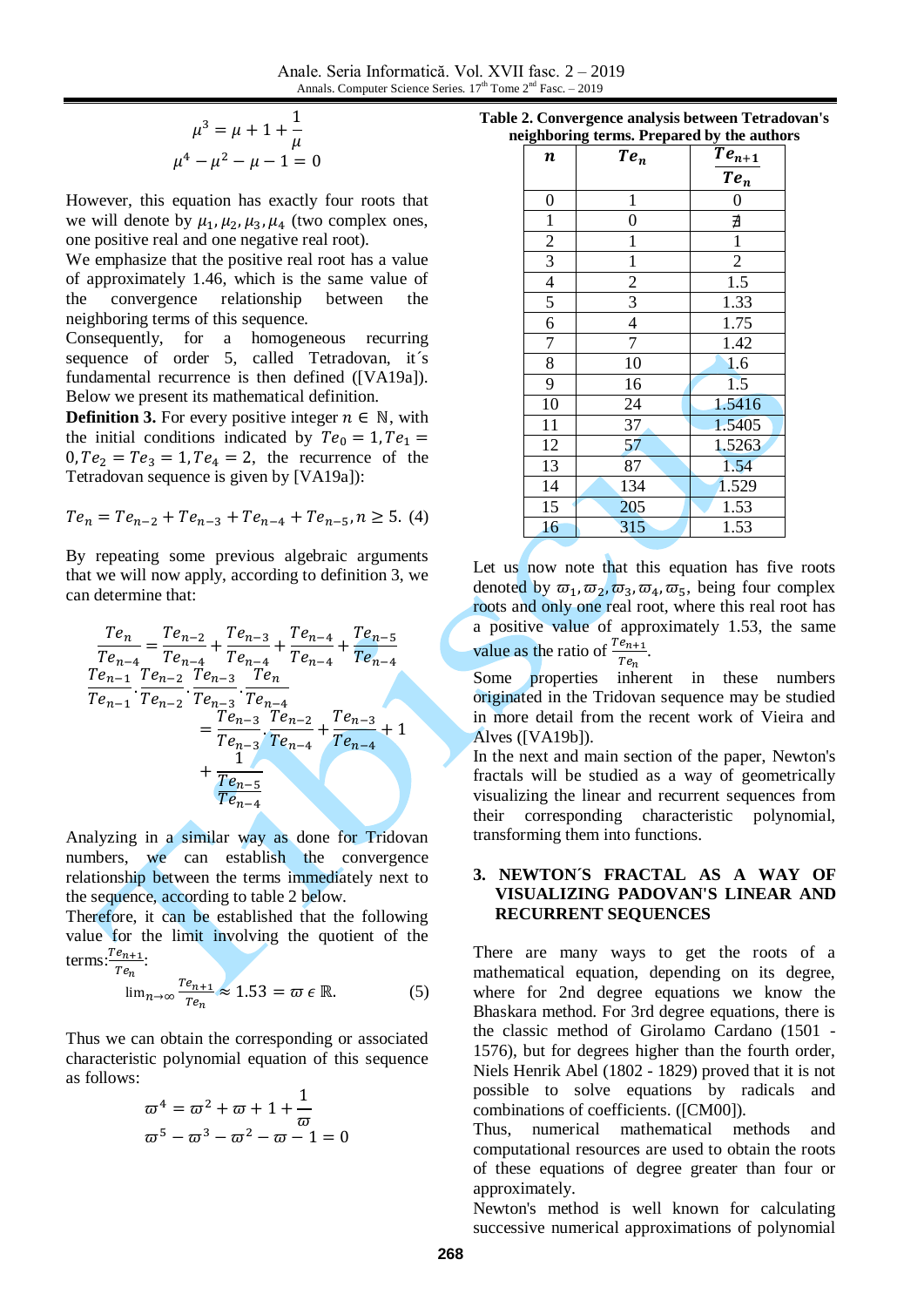function zeros and can converge quickly or slowly if the iteration begins near the desired root. But when the iteration begins far from the desired root, care must be taken not to make representative errors in this method ([TA15]).

An example of this method is shown, for example, in the work of Theodore and Aguilar ([TA15]). Thus, by performing this technique for the Padovan sequence, we can transform the corresponding characteristic polynomial into the function  $f(\psi)$  =  $\psi^3 - \psi - 1$  and then graph that function as shown in Figure 2. It is thus observed that there is only one real root in the interval [1,2].

The use of the computational instrument allows the exploration of a broad set of mathematical qualitative properties from figure 2.

Applying Newton's method to the indicated function  $f(\psi) = \psi^3 - \psi - 1$ , we have to:

$$
N(\psi) = \psi - \frac{f(\psi)}{f'(\psi)} = \psi - \frac{\psi^3 - \psi - 1}{3\psi^2 - 1} = \frac{2\psi^3 + 1}{3\psi^2 - 1} \tag{6}
$$

It then decides an initial choosen value  $\psi_0 = 1$ (approximation) for the actual root from the defined a priori interval, then:

 $\psi_0 = 1$  $\psi_1 = 1.5$  $\psi_2 = 1.34$  $\psi_3 = 1.3252$  $\psi_4 = 1.3247181$  $\psi_5 = 1.324717957244789...$  $\psi_6 = 1.32471795724474602596091...$  $\psi_7 = 1.32471795724474602596091...$ 



From the sixth interaction, one notices a precision in the result, obtaining the real root of the function. For

the other cases of Padovan sequence extensions described in the previous sections, the same procedure is performed to obtain the roots using the Newton method.

Fractals are of great importance in the area of mathematical research and can assume a multitude of shapes and difficult solutions ([Bur09]). According to Carreira and Andrade ([CA10]), fractals are characterized by having at least one of the following properties: a) self-resemblance - where a piece of the fractal is similar to the rest of the figure; b) infinite complexity - presenting an infinite number of interactions in the fractal; c) fractal dimension - unlike Euclidean geometry, the fractal does not always have the entire dimension and can be fractional and/or infinite dimension.

These fractals can be further classified according to how they are generated ([Alv07]): a) fractals defined by a recurrence relationship at each point in space, checking whether or not the sequence tends to infinity; b) random fractals that are generated by stochastic processes; c) fixed point of an iterated function system, where the sets of functions are applied successively.

The application of the fractals is performed according to the modeling of the theoretical objects of interest and comparing with their fractal geometry, considering several approximation factors, depending on their degree of accuracy.

These fractals can be applied in several areas of science, highlighting the area of mathematics, and it is possible to analyze even some linear and recurring sequences. A linear and recurring sequence is one in which there is an infinite number of terms, which are generated by a linear recurrence, called the recurrence formula ([Zie59]), obtaining a load that allows the calculation of its immediate predecessor terms.

However, this recurrence is not the only way to define linear and recurrent sequences, and it is still necessary to know their initial elements.

This type of sequence has several orders with constant coefficients that are recurrent from the formula:  $x_{n+3} + rx_{n+2} + px_{n+1} + qx_n = 0$ , where r, p, q  $\epsilon \mathbb{Z}$  and  $q \neq 0$  or  $q \neq 0$ , for the case  $q = 0$  or  $p=0.$ 

Therefore, the sequence will become first or second order ([Lim76]). Thus, every sequence has a characteristic polynomial that varies according to its order, making it necessary to calculate its roots.

Thus, one of the ways to know and determine the root of a mathematical equation of a linear and recurring sequence can be through Newton's fractal method, where it is possible to visualize the roots with this computational resource, and also diagnose applications in various areas of science and mathematics such as nature science and mathematics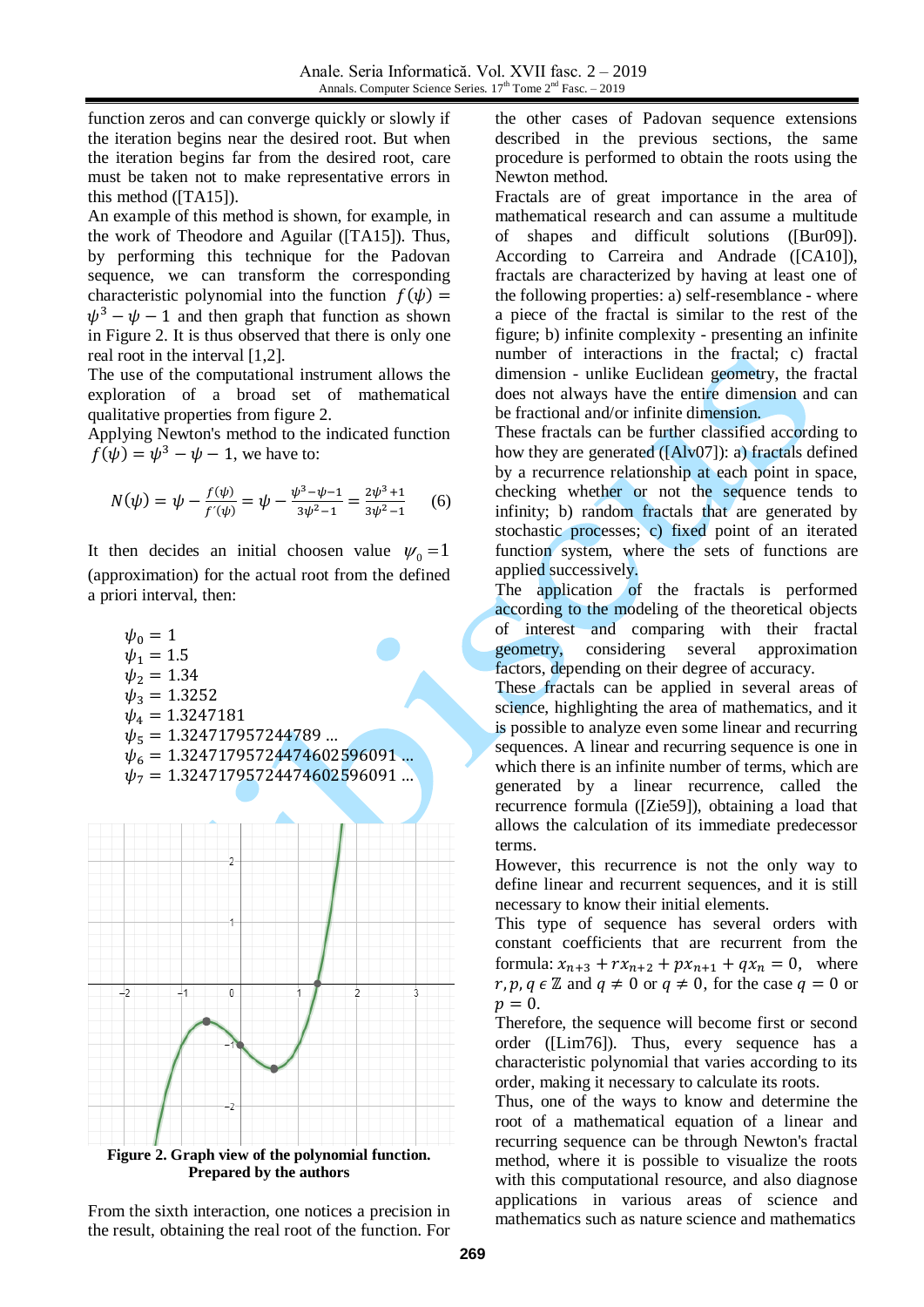An example is the case of the Fibonacci sequence, where in Monnerot-Dumaine's work ([Mon09]) its fractal is constructed and its results analyzed, thus creating various properties and patterns according to the formed figure.

Using the Newton fractal we introduced in this work, involving an alternative visualization of linear and recurring sequences, one can analyze and understand the behavior of their roots and qualitatively diagnose their application in everyday life, since many formulas and mathematical definitions of these sequences are sometimes conjectured, without knowing their real application and visualization or geometric interpretation.

Newton's fractal is, therefore, a fractal art in which it transforms and modifies the algebraic representations of abstract mathematical functions into a medium that can be dynamic images, music, and animations.

In the following section, this method is performed with the Google Colab tool, from application to Padovan sequence, the Tridovan sequence and the Tetradovan sequence, as well as some discussions of their generated fractal fractals.

## **4. VISUALIZATION WITH THE GOOGLE COLAB´S AID**

Google Colab is a free tool hosted by Google that runs essentially in the cloud. This feature allows you to perform computational simulations with support for Python and some libraries already installed, saving files to Drive and the setup process quickly and easily.

For the present work, the choice of this tool for mathematical computing was based on the fact that this software is free, easy to use, and has cloud hosting. Thus, the images of abstract functions will be generated from this computational resource.

Figures 3, 4, 5 and 7 were plotted and presented below. They are characterized as fractals made through a recurrence at each point of their representation space.

Thus, the Phyton code was developed to plot the fractals according to Newton's method and, with the help of the characteristic equation of the corresponding sequence, then shown in the figures below, and analyzed according to their pockets and lobes.

Initially, for the function of the Padovan sequence that we determine by  $(f(\psi) = \psi^3 - \psi - 1)$ , we have the following generated Newton fractal, as shown in figure 3. Thus, there are three pockets, one more central and two more lateral, varying according to the amount of roots.

Note also the presence of three ellipses filled with other ellipses within this, called lobes. These lobes

represent the corresponding roots of the function, where by drawing a horizontal line in the middle of the figure, only one horizontal lobe is found. Thus, we visualize the existence of only one real root, being approximately the real value indicated by 1.32.



**Figure 3. Newton's fractal of the Padovan sequence. Prepared by the authors**

Next, building Newton's fractal from the Tridovan sequence, from its function found in the previous section and which we wrote  $(f(\mu)) = \mu^4$  ), we have, as shown now in figure 4, the existence of four pockets, which are then generated from the branching of the central pocket found in the Padovan fractal (see figure 3) of the sequence.



**Figure 4. Newton's fractal of the Tridovan sequence. Prepared by the authors**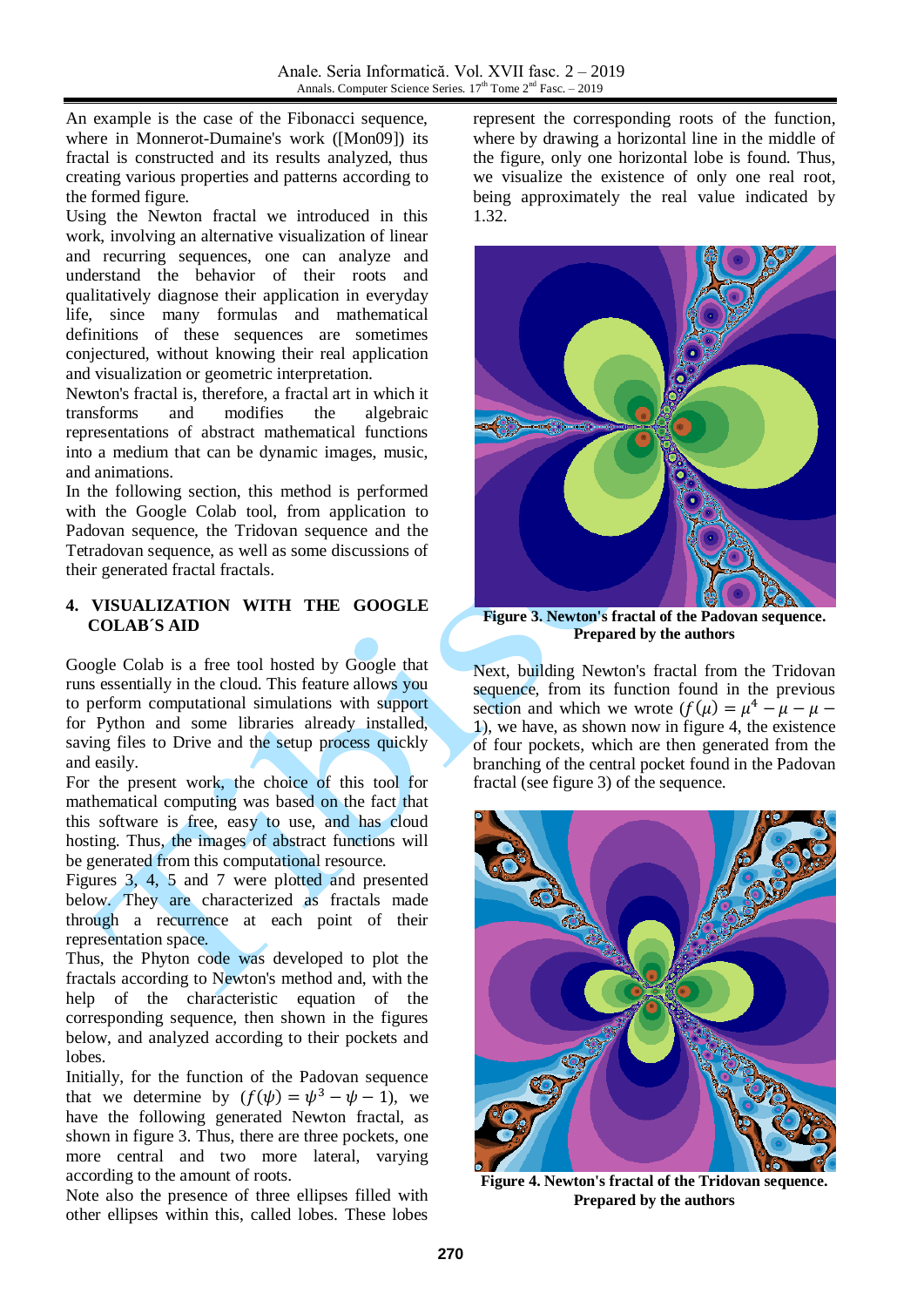We also visualized the presence of four lobes, thus drawing a horizontal and central line in the figure, and verifying the existence of two real roots. It is observed that one is on the left and right side, the one on the left side represents the negative real root and the one on the right side represents the positive real root, the latter being previously studied and having an approximate real value of 1.46. The others that are located on the vertical axis are the complex roots. We also notice a decrease in the orange lobe, as we can see next.

Finally, we have the construction of Newton's fractal Tetradovan sequence from its function  $(f(\varpi))$  =  $\overline{\omega}^5 - \overline{\omega}^3 - \overline{\omega}^2 - \overline{\omega} - 1$ , which is represented by Figure 4. In this case, we notice the presence of five pockets, one more central and the other four more lateral, representing the number of roots of the characteristic equation. This fractal also has five lobes, representing the roots of the function. Analyzing them by drawing a horizontal line in the center of the figure 5, there is only one real root and the others that are outside that axis are the complex roots. This real root, as seen in the previous section, has its approximate value of 1.53 and can be found through the qualitative analysis of the figure. Note also the decrease of the orange lobe.

By inserting the fractal figures into the Cartesian plane of representation, we can estimate and verify the root value, verifying that the furthest colors from orange will be the furthest values from the root values. Already the values closest to the orange lobe will be the closest to zero, that is, closest to the values of the roots of the function that we are analyzing.



**Figure 5. Newton's fractal of the Tetradovan sequence. Prepared by the authors**

This process of root-grid search, lobes, represents Newton's method. Performing successive substitutions to find the root of the function, this

method using the Google Colab computational resource facilitates the calculation and obtaining of roots and, with the support of visualization, the understanding of expressly algebraic and formal properties.

Given this analysis developed in the current section, one can establish a certain pattern of growth of the pockets, where initially there are three pockets, one central and two laterals, in which from the extensions, this central pouch will divide, transforming it in two bags.

When the central pouch does not exist, it means that it has already been divided into the previous extension, appearing again in the next extension of the recurrent sequence we analyzed. We also highlight that the quantity of pockets represents the quantity of roots of the characteristic polynomial associated with the numerical sequence.

Therefore, the lobes represent the roots of the function, further verifying their real roots and complex roots by drawing a horizontal line in the center of the figure. Thus, the lobes located on the horizontal axis will represent the real roots, and those on the vertical axis will represent the complex roots.

Bringing Newton's fractals from the Padovan, Tridovan, and Tetradovan sequence to objects in nature, we can see similarities of these with flowers seen from a top-down perspective, where their lobes represent petals and sepals.

Thus, Newton's fractal of the Padovan sequence represents a threefold flower with three petals and three sepals; Newton's fractal of the Tridovan sequence represents a four-petal four-petal tetramer flower; and Newton's fractal of the Tetradovan sequence is a pentameric flower with five petals and five sepals ([SB03]).

It is also noted that the resemblance to the geranium flower, varying according to its petals. It can be seen in figure 6 this flower with four petals, with rounded corners, approaching an ellipse. It is also important to note the qualitative alternations of flower colors, as happens in the lobes of the figures discussed above.

This species belongs to a group of small shrub herbs of the genus *Geranium* and *Pelargonium*, also known as Sardines. Gathering about 300 species, these flowers are found in the temperate and tropical highlands, many of which are cultivated as ornamental or for tannin and tincture extraction.

To conclude, it is noteworthy that these figures generated by Google Colab present a form of visualization, and can be seen from another angle different from that shown in the paper and with important implications for the teaching and scientific dissemination of mathematical knowledge in Brazil.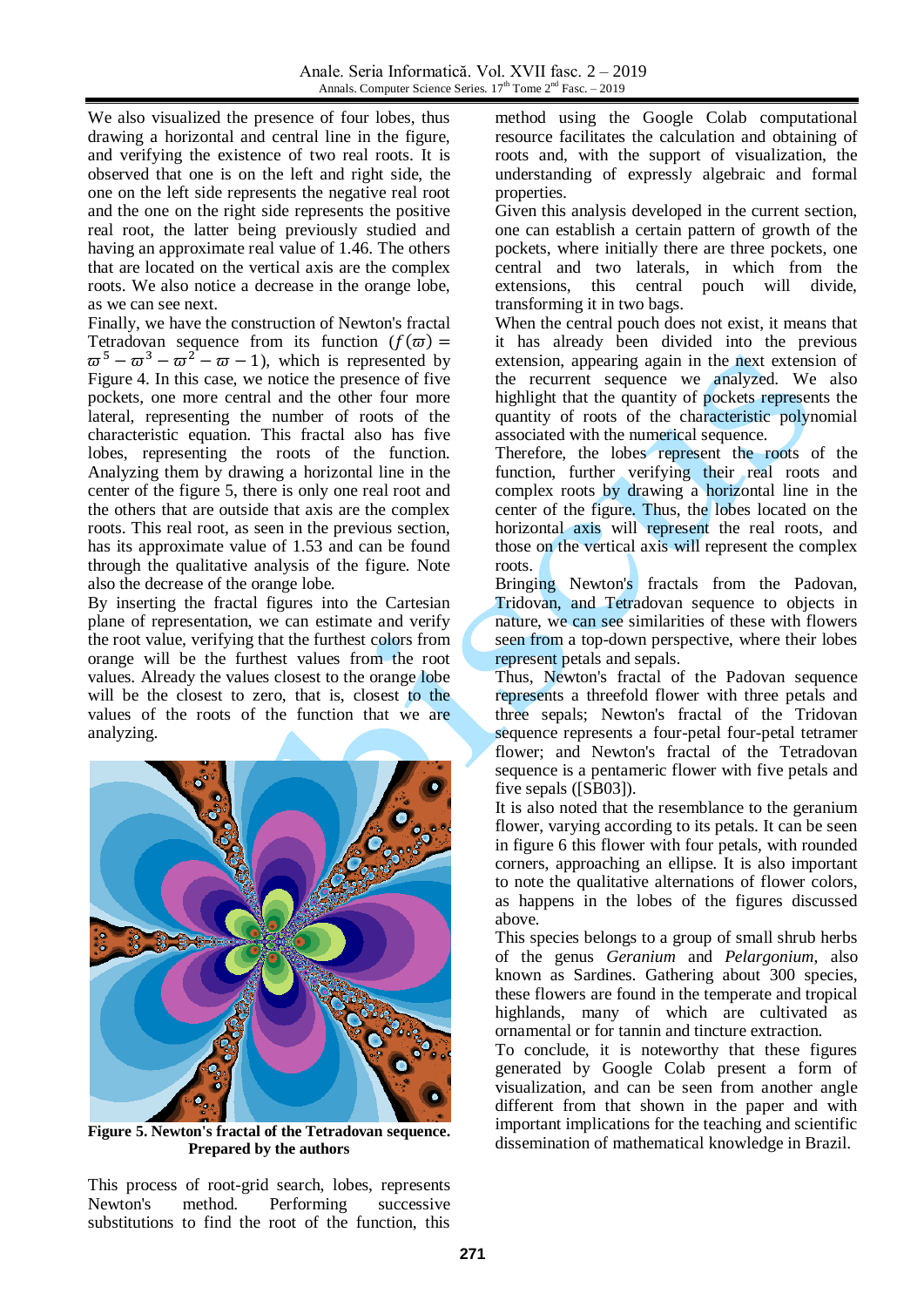

**Figure 6. Geranium flower Source: Taken from Pixabay website**

### **5. CONCLUSIONS**

Thus, as happens in the works of Popoola, Dawody and Yusuf ([PDY18]) and Alves, Catarino and Mangueira ([ACM19]), showing their application and using computational resources to facilitate the procedure, it becomes increasingly necessary to know the use and application of mathematical contents, which are often studied only in pure mathematics articles, not investigating their application.

The present work showed a way to visualize the roots of the characteristic equation of the sequence of Padovan, Tridovan, and Tetradovan, also making discussions and analyzes about their Newton fractals, generated from Google Colab. This method facilitates the visualization of the behavior of Newton's numerical algorithm to calculate the roots of the characteristic equation of the linear and recurrent sequence.

Given the investigative process carried out in this work, it was possible to notice similarity with the figures presented during this work, with the flowers existing in our daily lives, generating a color image from this abstract mathematical equation.

In future research, we seek to generalize the Padovan sequence based on its extension order, as well as its application in the areas of Physics and Natural Sciences.

For this, in addition to the discussions about Newton's fractals of these sequences, we can see in figure 7 Newton's fractal of the sixth order Pentadovan sequence, as shown in figure 6.



**Figure 7. Newton Fractal of the Pentadovan Sequence. Prepared by the authors**

Repeating the qualitative visualization process, based on this figure, we found the analysis of the number of pockets and lobes linked to the roots of the sequence function. Thus, for this sixth-order sequence, there will be six roots as shown in figure 6. Noting further that the orange lobe will become increasingly distant.

Concerning systematic study and research under development in Brazil, we present the mathematical properties of sequences recently introduced in the scientific literature, named Padovan sequence, Tridovan sequence, Tetradovan sequence, Pentadovan sequence, Hexadovan sequence, etc. and, finally, sequence, generalized z-Dovan. The mathematical results are recent, however, the advance of the research developed in Brazil should provide other forms of its study and analysis. In this case, Google Colab also has repercussions for teacher education in Brazil.

### **REFERENCES**

- [Alm14] **E. G. S. Almeida** *Propriedades e generalizações dos números de Fibonacci*. Tese (Doutorado), 2014.
- [Alv07] **C. M. F. S. J. Alves** *Fractais: conceitos básicos, representações gráficas e aplicações ao ensino não universitário*. Tese de mestrado, departamento de matemática, universidade de Lisboa, 2007.
- [ACM19] **F. R. V. Alves, P. M. M. C. Catarino, M. C. dos S. Mangueira** – *Discovering*